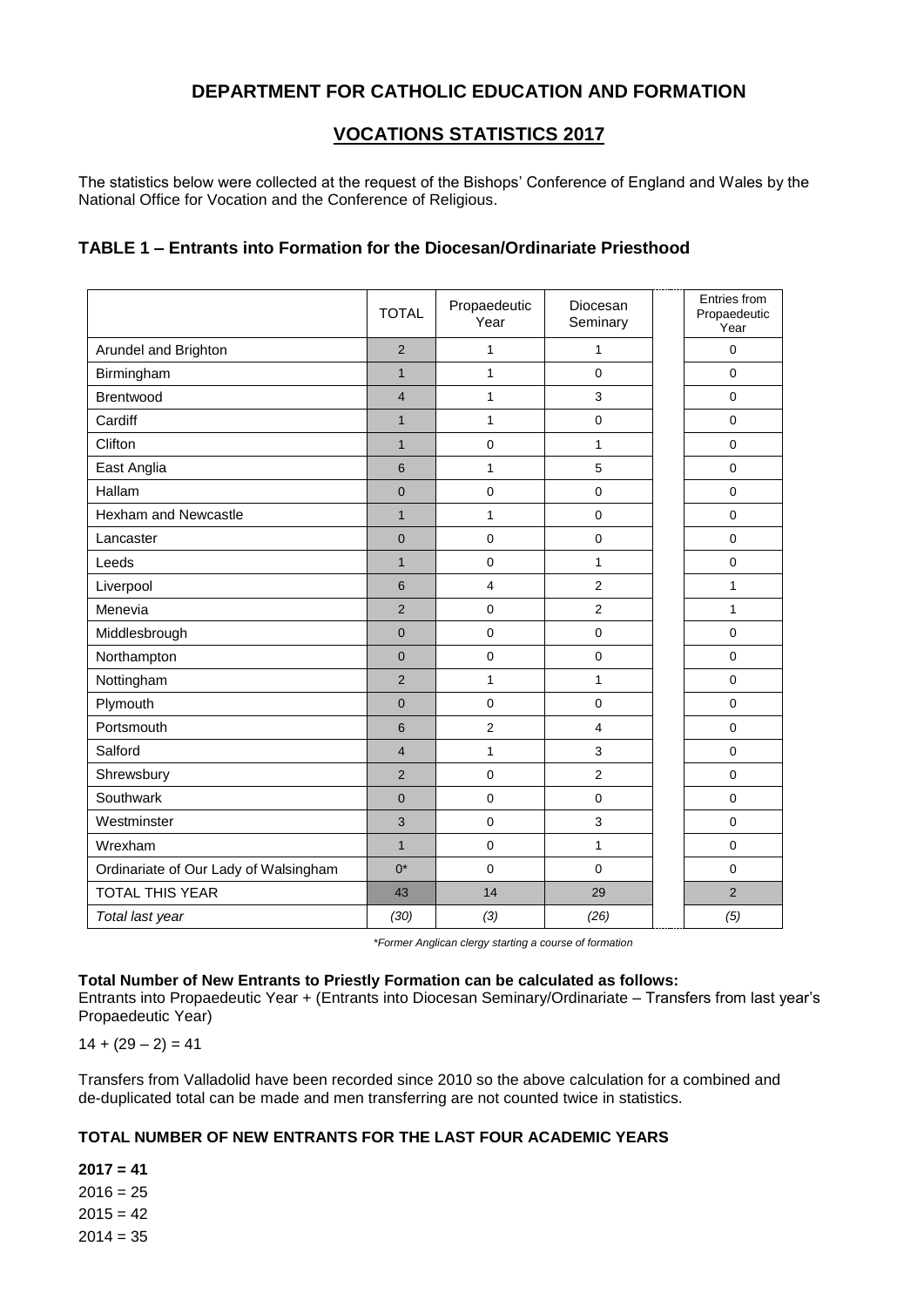

### **Entrants into Formation for the Diocesan/Ordinariate Priesthood in England & Wales 1985-2017**

# **TABLE 2 – Formation Data for Religious Congregations and Societies of Apostolic Life\***

|                           |        | Members of Religious Congregations<br>and Societies of Apostolic Life | Enclosed<br><b>Nuns</b> | Associations of the Faithful<br>Intending to become Religious | Sisters of the<br><b>Blessed Virgin Mary</b> | <b>TOTAL</b> |
|---------------------------|--------|-----------------------------------------------------------------------|-------------------------|---------------------------------------------------------------|----------------------------------------------|--------------|
|                           | Men    | Women                                                                 |                         | Congregations (Women)                                         | (Ordinariate)                                |              |
| <b>Entering Formation</b> | 20(29) | 6(21)                                                                 | 9(9)                    | 0(1)                                                          | 0(0)                                         | 35(60)       |
| <b>First Profession</b>   | 7(12)  | 2(8)                                                                  | 7 (5)                   | 2(0)                                                          | N/A                                          | 18(25)       |
| <b>Final Profession</b>   | 10(8)  | 3(4)                                                                  | (6)                     | 0(0)                                                          | N/A                                          | 14(17)       |

Total number of men that entered religious life: 20 (29)

Total number of women that entered religious life: 15 (31)

Total number of entrants to religious life: **35** (60)

*Numbers in brackets are figures from 2016*

**\*See appendix for historical data**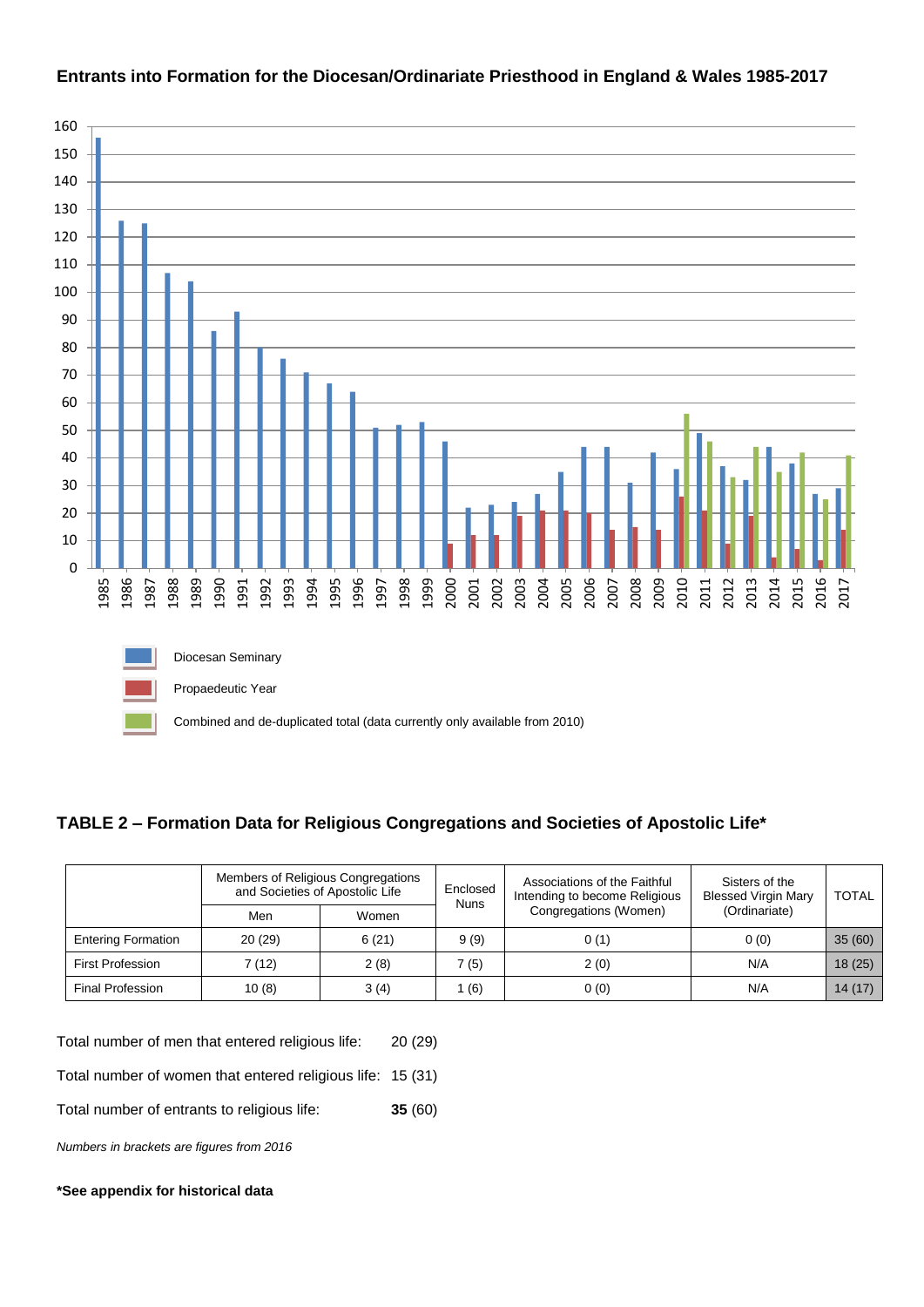### **TABLE 3 – Analysis by Age at Entry**

| Age<br>Range | Diocesan Priesthood |                   | Members of Religious Congregations<br>and Societies of Apostolic Life | Enclosed |             |
|--------------|---------------------|-------------------|-----------------------------------------------------------------------|----------|-------------|
|              | Propaedeutic Year   | Diocesan Seminary | Men                                                                   | Women    | <b>Nuns</b> |
| $17 - 18$    |                     | 0                 | 0                                                                     | 0        | $\Omega$    |
| 19-22        | $\overline{2}$      | 5                 |                                                                       |          | $\Omega$    |
| $23 - 25$    | 3                   | 6                 | 8                                                                     | 0        | $\Omega$    |
| 26-30        | 3                   | 3                 | 5                                                                     | $\Omega$ | 0           |
| $31 - 35$    | 2                   | 3                 | $\overline{2}$                                                        | 2        | 2           |
| 36-40        | 2                   | 3                 | $\Omega$                                                              | $\Omega$ | 3           |
| 41-50        | $\mathbf 0$         | 2                 | 3                                                                     | 3        | 2           |
| $51+$        |                     | 7                 |                                                                       | $\Omega$ | 2           |
| <b>TOTAL</b> | 14                  | 29                | 20                                                                    | 6        | 9           |

- Average age for entry to propaedeutic year: 30
- Average age for entry to diocesan seminary: 36
- Average age for entry into formation for the diocesan priesthood (diocesan seminary and propaedeutic year combined): 34

### **TABLE 4 – Number of those in Priestly Formation for the Diocesan/Ordinariate Priesthood**

|                                                                                  | <b>Current</b> | (2016) |
|----------------------------------------------------------------------------------|----------------|--------|
| Number of students in propaedeutic year                                          | 14             | (3)    |
| Number of students in seminary formation (including those on pastoral placement) | 143            | (166)  |
| Students not in seminary but still in a programme of formation                   | 6              | (10)   |
| Total number of those in formation for diocesan/ordinariate priesthood           | 163            | (179)  |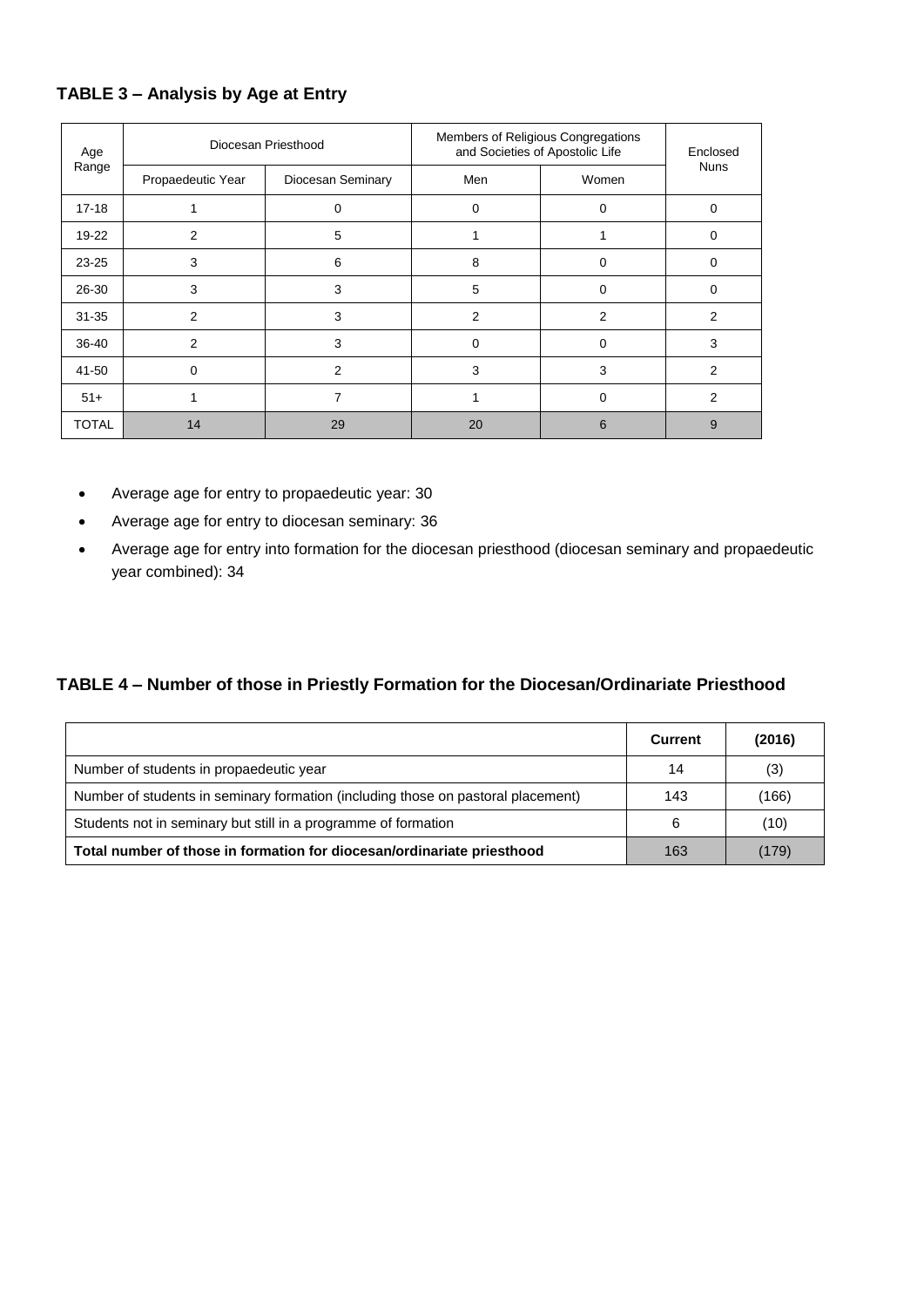# **Number of Ordinations to the Diocesan/Ordinariate Priesthood in England & Wales 2017**

Total ordinations to diocesan priesthood: **25** (19 in 2016)

|                                       | Projected      |                |                |                |  |  |
|---------------------------------------|----------------|----------------|----------------|----------------|--|--|
|                                       | 2017           | 2018           | 2019           | 2020           |  |  |
| Arundel & Brighton                    | 1              | $\mathbf{1}$   | 1              | 1              |  |  |
| Birmingham                            | $\mathbf 0$    | $\overline{2}$ | 3              | 3              |  |  |
| Brentwood                             | 1              | $\overline{2}$ | $\mathbf 0$    | $\mathbf 0$    |  |  |
| Cardiff                               | 3              | 3              | 1              | 1              |  |  |
| Clifton                               | 1              | $\mathbf 0$    | $\mathbf 0$    | $\overline{2}$ |  |  |
| East Anglia                           | 1              | $\mathbf 0$    | $\overline{4}$ | $\mathbf 0$    |  |  |
| Hallam                                | 1              | $\mathbf 0$    | $\mathbf 0$    | 1              |  |  |
| Hexham & Newcastle                    | $\mathbf{1}$   | $\mathbf 0$    | $\mathbf 0$    | 1              |  |  |
| Lancaster                             | $\mathbf{1}$   | $\mathbf 0$    | $\mathbf 0$    | $\mathbf 0$    |  |  |
| Leeds                                 | $\overline{2}$ | $\mathbf 0$    | 1              | $\mathbf 0$    |  |  |
| Liverpool                             | 1              | 3              | 1              | 1              |  |  |
| Menevia                               | $\mathbf 0$    | 1              | $\mathbf 0$    | 1              |  |  |
| Middlesbrough                         | $\pmb{0}$      | 1              | $\mathbf 0$    | 1              |  |  |
| Northampton                           | $\mathbf{1}$   | $\mathbf 0$    | 3              | 1              |  |  |
| Nottingham                            | $\mathbf 0$    | 1              | $\overline{2}$ | 1              |  |  |
| Plymouth                              | $\mathbf 0$    | $\mathbf{1}$   | 1              | $\mathbf 0$    |  |  |
| Portsmouth                            | $\overline{2}$ | $\mathbf 0$    | 1              | $\mathbf 0$    |  |  |
| Salford                               | $\overline{2}$ | 1              | $\overline{2}$ | $\mathbf 0$    |  |  |
| Shrewsbury                            | $\mathbf 0$    | $\mathbf{1}$   | 1              | 1              |  |  |
| Southwark                             | $\mathbf{1}$   | 3              | $\overline{2}$ | 3              |  |  |
| Westminster                           | 3              | 10             | 1              | 3              |  |  |
| Wrexham                               | $\mathbf 0$    | $\mathbf 0$    | $\mathbf 0$    | $\mathbf 0$    |  |  |
| Ordinariate of Our Lady of Walsingham | 3              | 8              | 3              | $\overline{2}$ |  |  |
| <b>TOTAL</b>                          | 25             | 38             | 27             | 23             |  |  |

### **TABLE 5 – Ordinations and Projected Future Ordinations to the Diocesan/Ordinariate Priesthood**

**Ordinations and Projected Future Ordinations to the Diocesan/Ordinariate Priesthood in England & Wales 1985-2020**